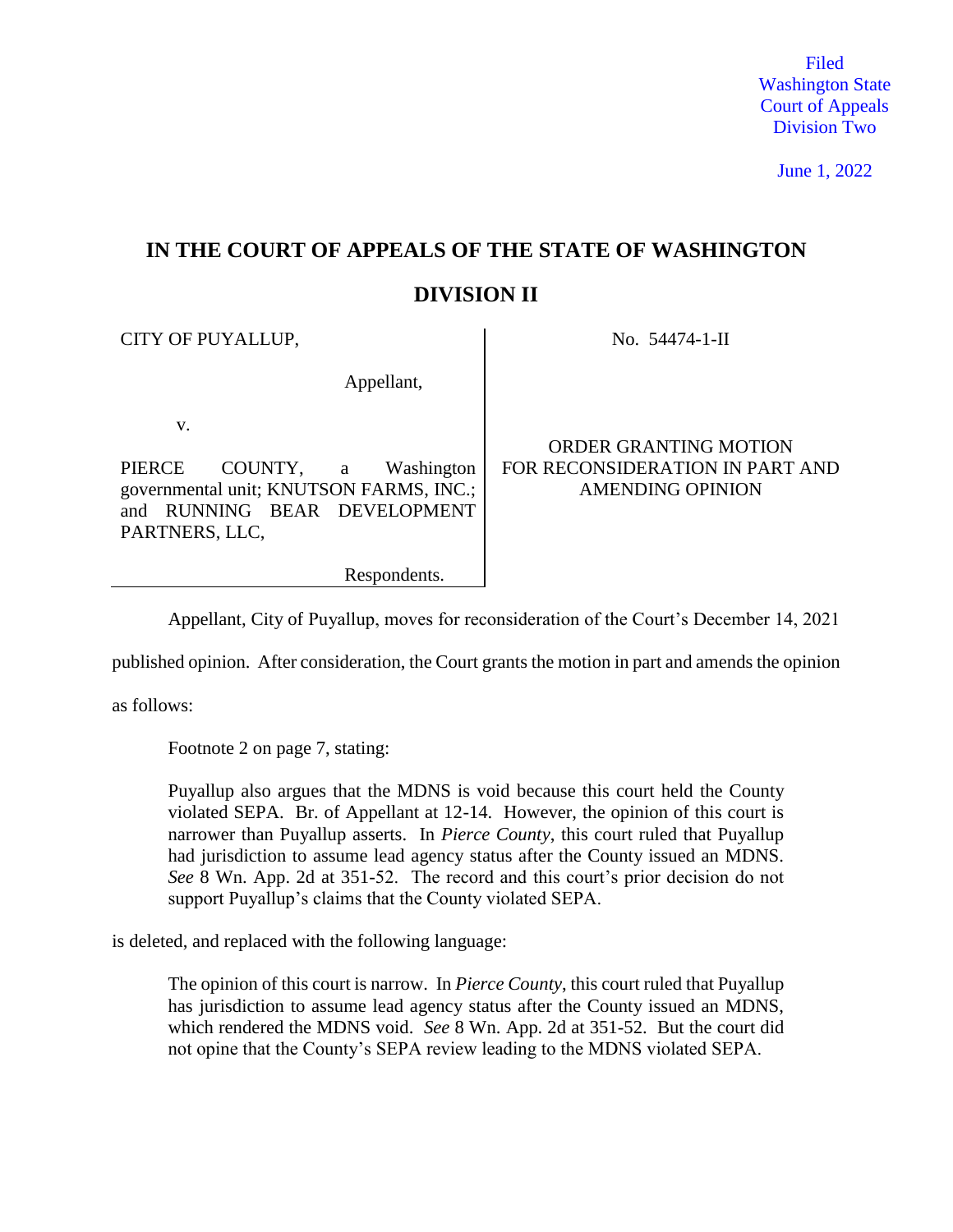Accordingly, it is

SO ORDERED.

Vel<br>acic, J.

We concur:

Clasgow, C.J. 9

Cnu Cruser, J.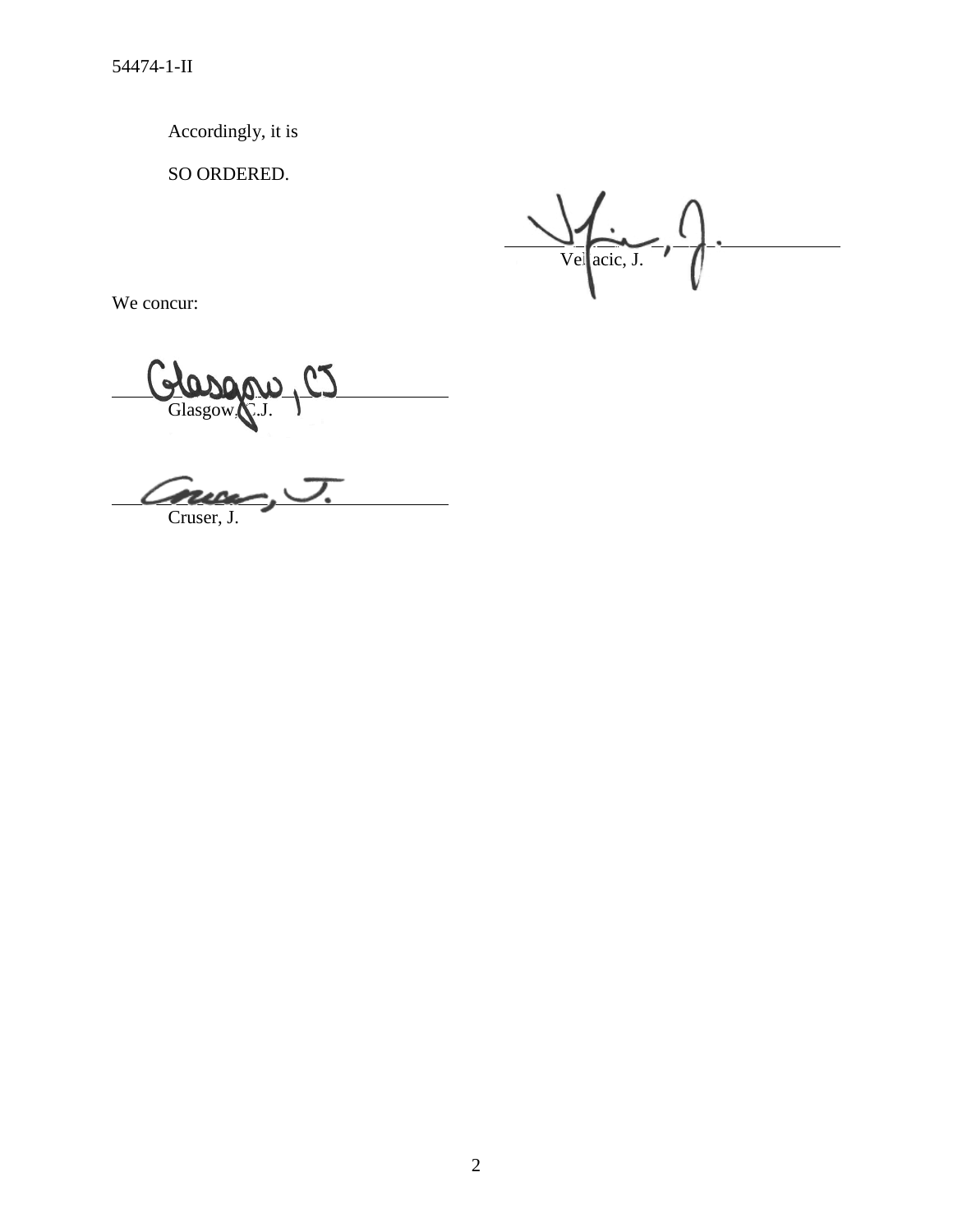Filed Washington State Court of Appeals Division Two

December 14, 2021

# **IN THE COURT OF APPEALS OF THE STATE OF WASHINGTON DIVISION II**

CITY OF PUYALLUP, No. 54474-1-II

Appellant,

v.

PIERCE COUNTY, a Washington governmental unit; KNUTSON FARMS, INC.; and RUNNING BEAR DEVELOPMENT PARTNERS, LLC,

PUBLISHED OPINION

Respondents.

VELJACIC, J. — Pierce County issued a mitigated determination of nonsignificance (MDNS) under the State Environmental Policy Act (SEPA) for a warehouse distribution project bordering the City of Puyallup. Puyallup attempted to assume lead agency status so it could issue a determination of significance (DS) and prepare an environmental impact statement (EIS). The County refused to accept Puyallup's jurisdiction, and Puyallup sued. In *City of Puyallup v. Pierce County*, 8 Wn. App. 2d 323, 326-27, 438 P.3d 174 (2019), this court held that Puyallup had jurisdiction under SEPA regulation WAC 197-11-948, to assume lead agency status, issue a DS, and complete an EIS. On remand, the superior court adopted the County's proposed order and ruled that this court's opinion, consistent with WAC 197-11-948, rendered decisions that were based on the County's MDNS void, but allowed other County decisions related to this project to remain effective.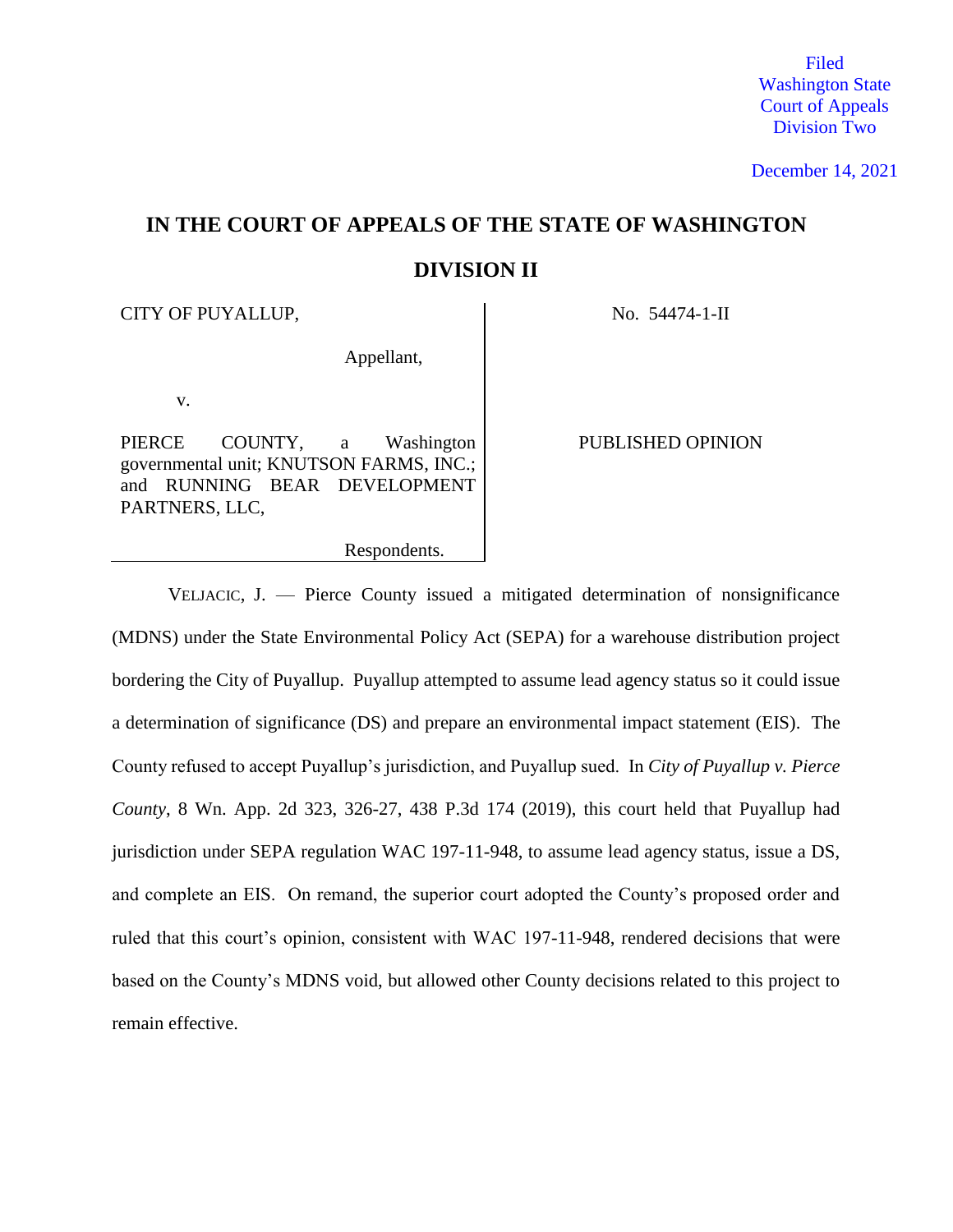Puyallup appeals, arguing that the superior court's order is inconsistent with this court's opinion and asks us to hold that *all* County decisions on the project are void *ab initio*, and that the entire application process must start anew.

We conclude that neither the superior court's order, nor Puyallup's proposed order, correctly states the law. Accordingly, we reverse and remand for further proceedings.

#### FACTS

In 2014, Knutson Farms Inc. and Running Bear Development Partners LLC applied to Pierce County for approval of a warehouse and distribution facility bordering the City of Puyallup. *Pierce County*, 8 Wn. App. 2d 323. The project was within Puyallup's road and sewer infrastructure, and its approval was required for design elements pertaining to that infrastructure. *Id*. at 327. The County conducted its SEPA evaluation and issued an MDNS. *Id*. at 328.

Puyallup notified the County that it was assuming lead agency status, but the County refused to acknowledge Puyallup's jurisdiction over the project. *Id*. 329-30. The County subsequently approved the project's application. *Id*. at 330. Puyallup sued the County in superior court over the jurisdictional dispute. *Id*. The parties filed cross-motions for summary judgment, and the superior court granted the County's motion, ruling that Puyallup did not have jurisdiction to assume lead agency status. *Id*.

Puyallup appealed, and in its opinion, this court held that Puyallup had jurisdiction to assume lead agency status because the project application required approvals from Puyallup related to Puyallup's road and sewer infrastructure. *Id*. at 351-52. This court also held that an MDNS is equivalent to a DNS under WAC 197-11-948(1). *Id*. at 351. Before this court issued its opinion in that case, Puyallup separately appealed three decisions to the Pierce County Hearing Examiner under the County's administrative appeals procedure. First, Puyallup appealed the

4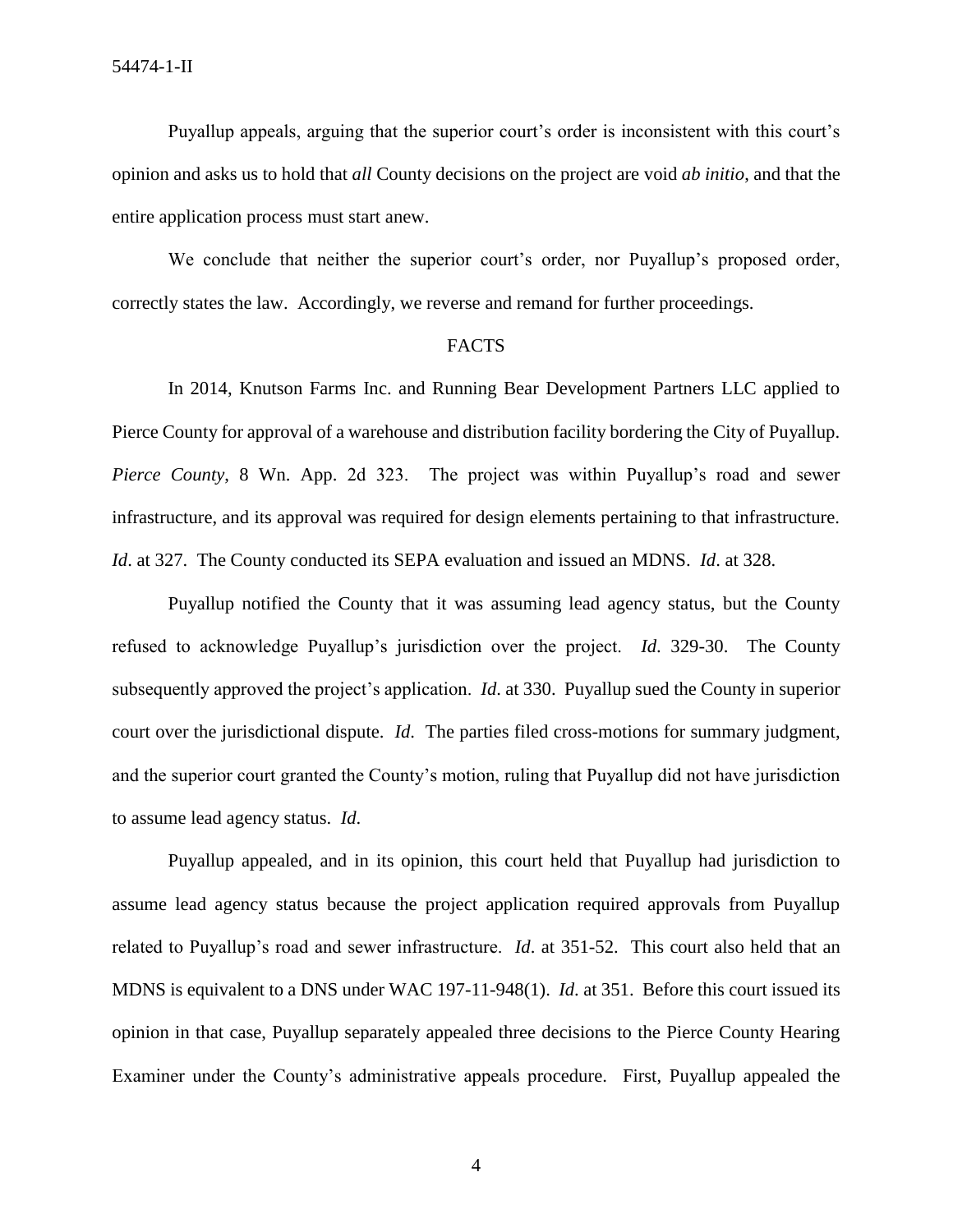approval of the project's short plat. Second, Puyallup appealed the County's MDNS requesting that the County instead issue a DS. Third, Puyallup appealed the issuance of a permit to allow the project to construct a stormwater outfall into the Puyallup River. Such appeals were denied, and Puyallup appealed to the superior court under the Land Use Petition Act (LUPA), challenging multiple decisions within the County's short plat approval.

While the LUPA appeal was pending in superior court, this court, issued its opinion in *Pierce County*, which held that Puyallup could assume lead agency status. *See* 8 Wn. App. 2d 323. On remand to the superior court, both the County and Puyallup submitted proposed language for the order in the interest of establishing the legal effect of Puyallup assuming lead agency status.

Puyallup's proposed order states:

All County reviews, decisions, permits, and approvals related to the Knutson Farms project are null and void ab initio. The underlying review processes may be recommenced once the Final EIS is issued by the City of Puyallup. Until then, all County reviews, decisions, permits, and approvals for the Knutson Farms warehouse project are on hold.

CP at 44.

The County's proposed order states:

Decisions by Pierce County based upon the MDNS issued for the Knutson Farms warehouse project are null and void, and the applications are returned to the status of pending applications. Pierce County shall issue no final decisions on the Knutson Farms warehouse project until an EIS is completed.

CP at 160.

The superior court adopted the County's order. Puyallup appeals the superior court's order.

### ANALYSIS

### I. STANDARD OF REVIEW

We review questions of law including statutory and regulatory interpretation de novo.

*Columbia Riverkeeper v. Port of Vancouver USA*, 188 Wn.2d 80, 90, 392 P.3d 1025 (2017).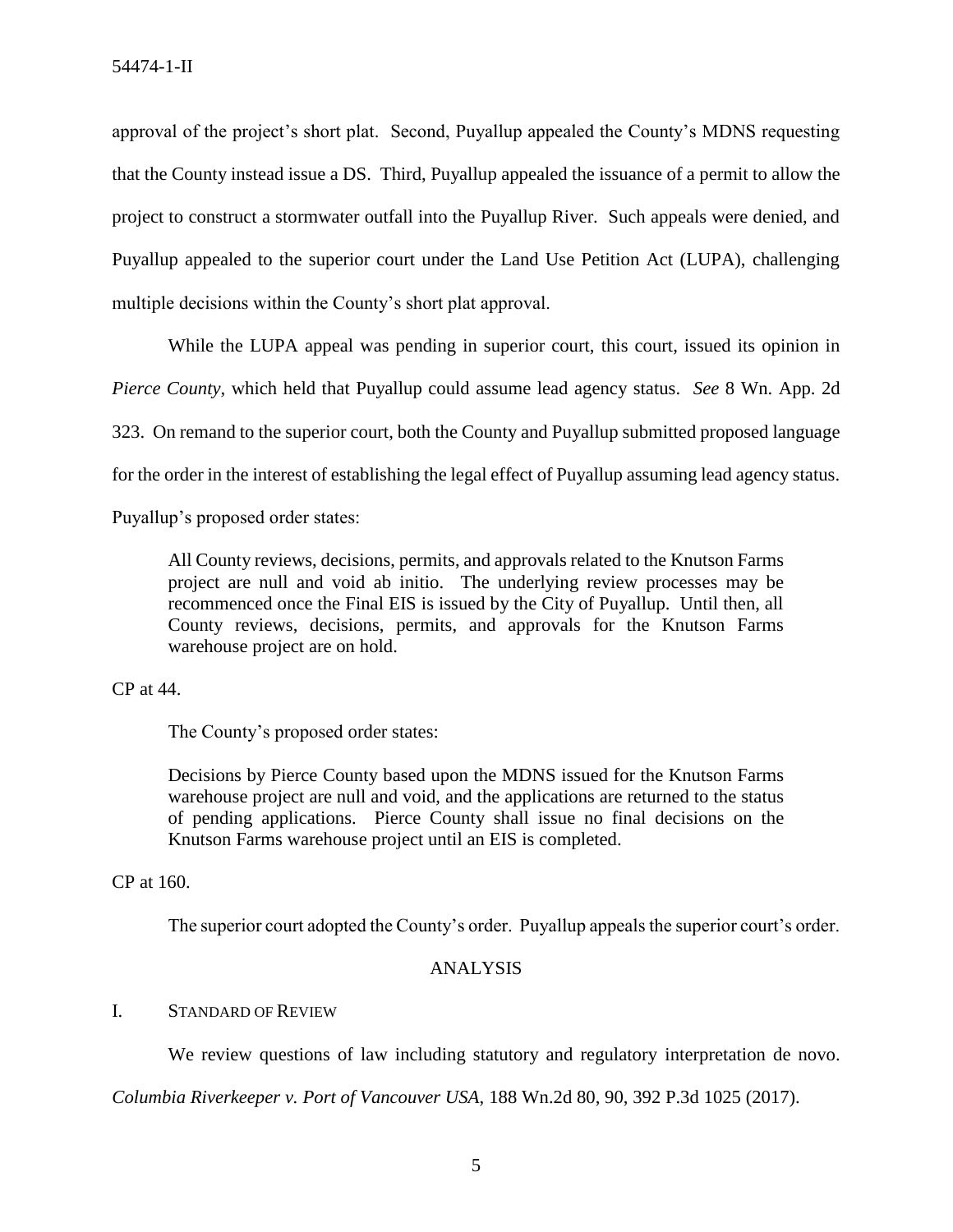#### II. LEGAL PRINCIPLES OF SEPA

SEPA requires agencies to examine the environmental impacts of public and private projects prior to authorizing such projects. *Pierce County*, 8 Wn. App. 2d at 331. SEPA's regulatory framework designates a "lead agency" for projects, and such agency must conduct review of every project that may have an adverse environmental impact to determine the level of environmental impact analysis required to approve the project. *Id*.; WAC 197-11-050.

The lead agency makes a threshold determination deciding whether the project requires an EIS and preparation of such statement, if required. WAC 197-11-050(2); WAC 197-11-797; WAC 197-11-330. The lead agency documents the threshold determination in a DNS, a DS, or a MDNS. WAC 197-11-310; WAC 197-11-350.

Issuing a DS recognizes that the project will have "a probable significant adverse environmental impact." WAC 197-11-360. By contrast, a DNS recognizes that the project will not have a probable significant adverse environmental impact. WAC 197-11-340. Similarly, an MDNS recognizes that due to mitigations identified in the determination, the project will not have a probable significant adverse environmental impact. WAC 197-11-350. Neither a DNS nor an MDNS requires an EIS, but a DS does. WAC 197-11-360; WAC 197-11-402(1).

After the lead agency issues a DNS or MDNS, an agency with jurisdiction may, upon review, assume lead agency status. WAC 197-11-948; *Pierce County*, 8 Wn. App. 2d at 345. Assuming lead agency status places the new agency into the same position as the former lead agency, and the regulation states in relevant part that "all other responsibilities and authority of a lead agency under this chapter shall be transferred to the new lead agency." WAC 197-11-948(3). Additionally, the regulations command the new lead agency to issue a DS and "expeditiously prepare an EIS." WAC 197-11-948(2)-(3). Additionally, under WAC 197-11-390(2)(b), "[t]he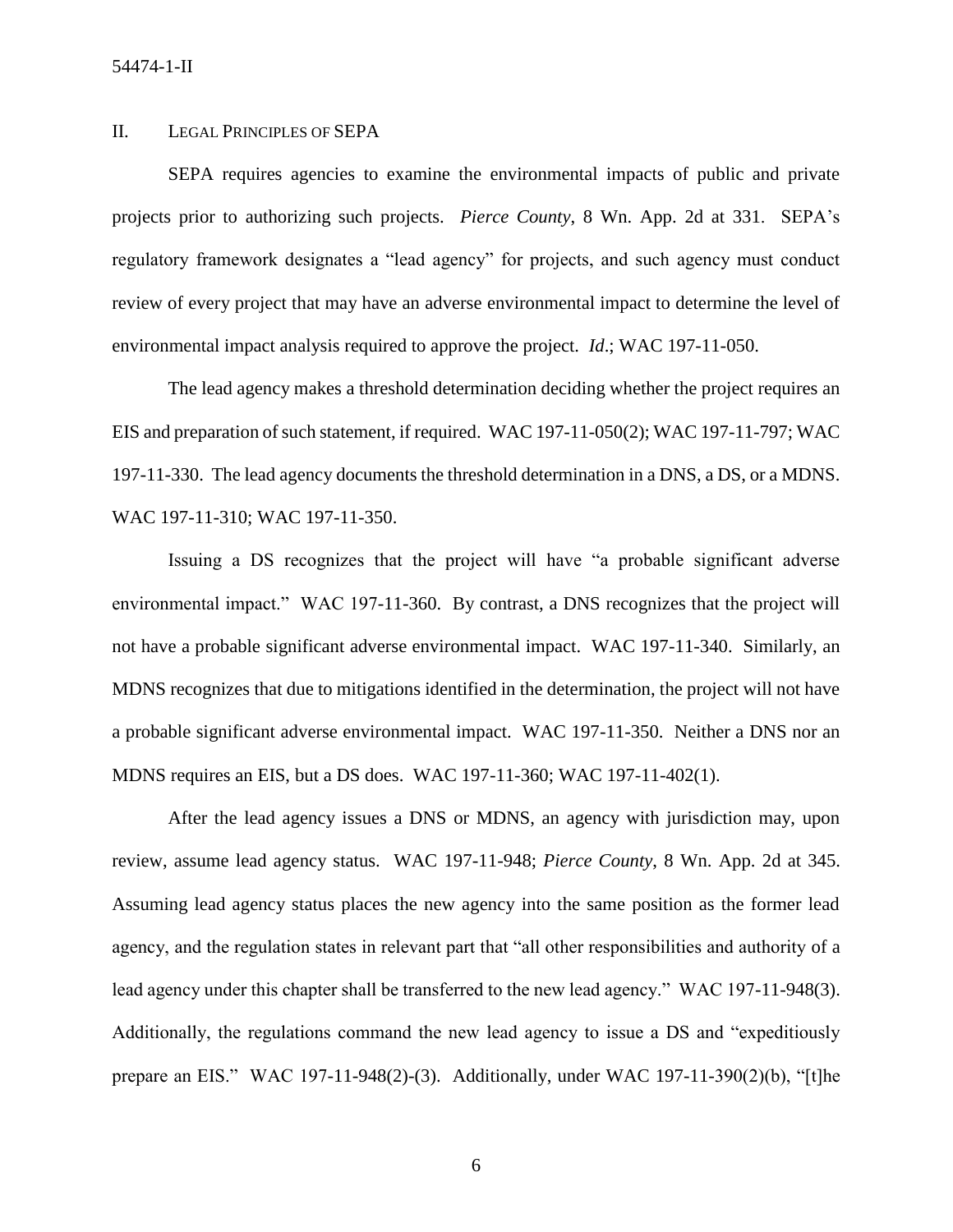54474-1-II

responsible official's threshold determination: . . . Shall not apply if another agency with jurisdiction assumes lead agency status under WAC 197-11-948." Therefore, under the regulations, assuming lead agency status voids the prior lead agency's DNS or MDNS. WAC 197- 11-390(2)(b); WAC 197-11-948(3).

A DNS or MDNS that fails to comply with SEPA is also void, and the lead agency that issued it must revisit the determination. *See Weyerhaeuser v. Pierce County*, 124 Wn.2d 26, 42, 873 P.2d 498 (1994) (holding an EIS was inadequate as a matter of law and therefore invalid and must be revised). Decisions based on a void determination are also void. *See King County v. Wash. State Boundary Review Bd.*, 122 Wn.2d 648, 667, 860 P.2d 1024 (1993).

However, the regulations and case law do not envision the application process starting over completely. *See Weyerhaeuser*, 124 Wn.2d at 42, 47; *Klickitat County Citizens Against Imported Waste v. Klickitat County*, 122 Wn.2d 619, 647, 632, 860 P.2d 390 (1993). In *Weyerhaeuser*, the court merely ruled that the inadequate EIS "must be revised." 124 Wn.2d at 47. The court did not hold or even imply that the existing reviews conducted as part of an inadequate SEPA process are also void.

Similarly, in *Klickitat County*, the court evaluated whether the lead agency violated SEPA when, per a court order invalidating the prior SEPA determination, it completed a revised EIS unusually quickly. 122 Wn.2d at 646-47. That court reasoned that the EIS was completed so quickly because the agency relied on information gathered in a prior process. *Id*. at 647. The court went on to conclude that the agency's use of such documents and reviews was "logical." *Id*. at 647.

The regulations similarly do not envision voiding all prior work conducted on a SEPA evaluation that has been voided. *See* WAC 197-11-948(2); WAC 197-11-070. Under WAC 197-

7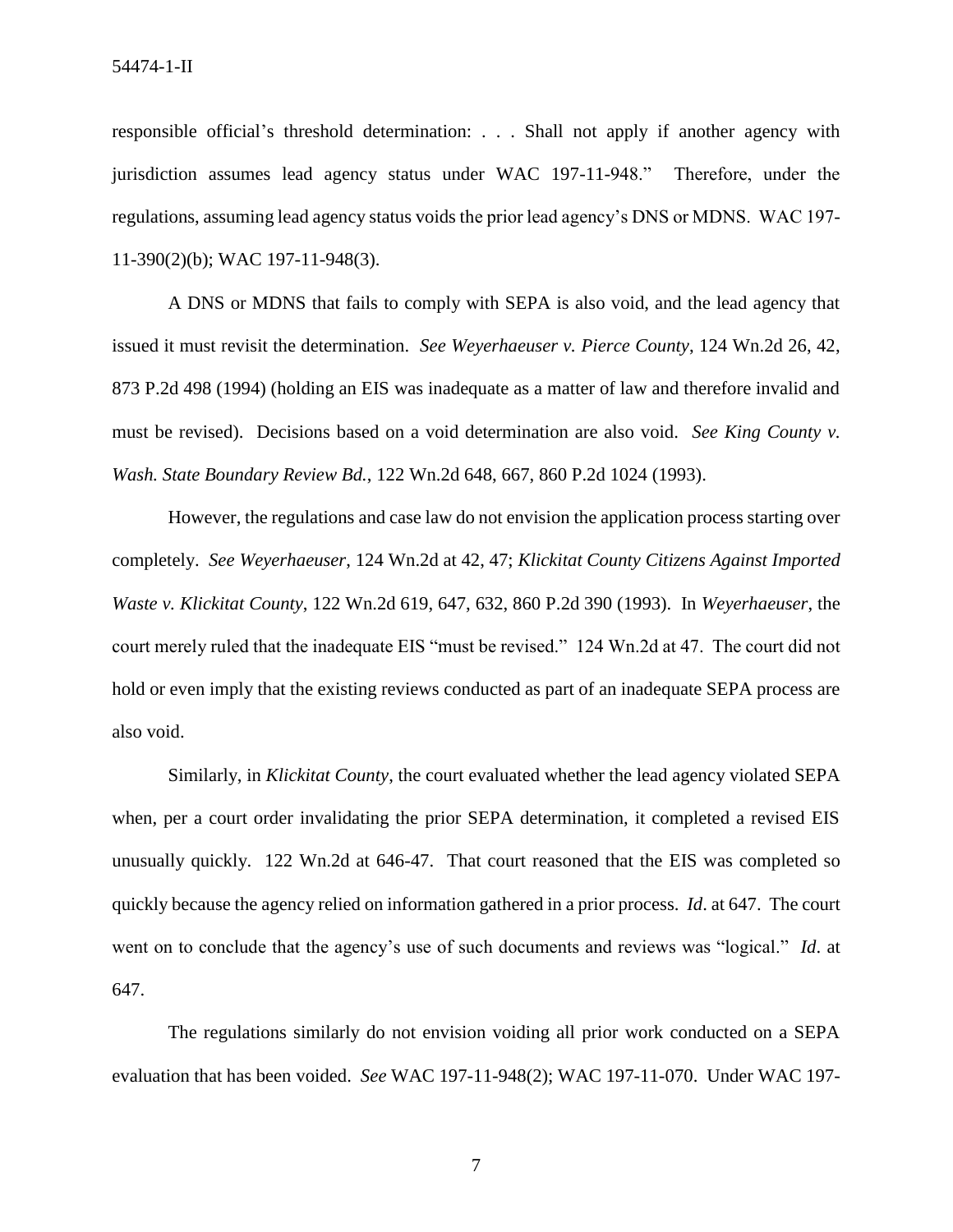11-948(2), upon an agency with jurisdiction assuming lead agency status, the regulation instructs that the new DS "shall be based only upon information contained in the environmental checklist attached to the DNS transmitted by the first lead agency." The entity empowered to issue a permit may make decisions throughout the application process so long as they do not "(a) Have an adverse environmental impact; or (b) Limit the choice of reasonable alternatives." WAC 197-11-  $070(1)(a)-(b)$ .

By its nature, a DS overrides a prior MDNS and necessitates completing an EIS. *See* WAC 197-11-948(2). Therefore, when an agency assumes lead agency status and issues a DS, the prior agency's determination and decisions made in reliance on it are voided. But the regulations do not require courts to void non-SEPA related decisions, even if a court determines an EIS violates SEPA. *See Klickitat County*, 122 Wn.2d at 646-47. Nor does it prevent reliance on information gathered or reviews generated during the prior process. *Id*.

III. PARTIES' PROPOSED ORDERS ARE LEGALLY ERRONEOUS

Puyallup argues that the appealed superior court order fails to reflect this court's prior decision in the case. The County asserts that it does.

We conclude that the superior court's order (which was an adoption of the County's proposal) does not correctly state the legal effect of this court's prior holding, but that Puyallup's proposed order falls short as well because it is too broad. Puyallup argues that under WAC 197- 11-390(2)(b), once it assumed lead agency status, the County's MDNS became void. It also argues that in *Pierce County*, 8 Wn. App. 2d 323, this court determined the County violated SEPA and that this necessarily voids *ab initio* all "reviews, decisions, permits, and approvals" made by the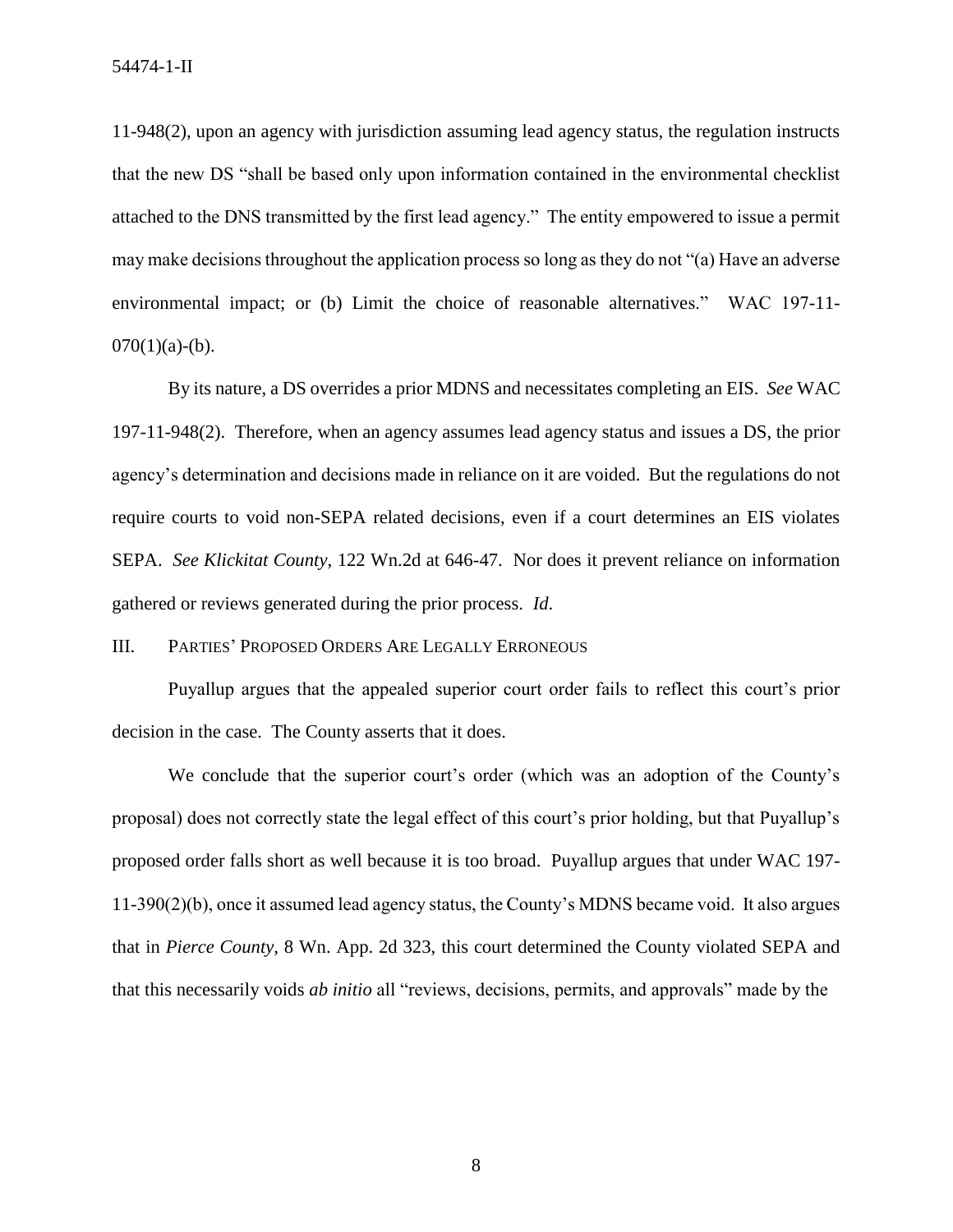l

County during the application process.<sup>1</sup> Br. of Appellant at 15. The County concedes that its MDNS is void, but argues that only its decisions that were made in reliance on the MDNS and implicate SEPA are void.

As asserted by the parties, and according to WAC 197-11-390(2)(b), the MDNS became void when Puyallup assumed lead agency status. *See* WAC 197-11-390(2)(b); WAC 197-11- 948(2).<sup>2</sup> However, the authorities do not support Puyallup's broader claim that all of the County's "reviews, decisions, permits, and approvals" on the project are void *ab initio* upon it assuming lead agency status. Br. of Appellant at 15. Rather, the case law and regulations demonstrate that reliance on decisions and reviews from a prior SEPA process, like those Puyallup wants voided, is logical and even required. *See Weyerhaeuser*, 124 Wn.2d at 47; *Klickitat County*, 122 Wn.2d at 647; WAC 197-11-948(2); WAC 197-11-070. Neither the regulations nor the case law support the scorched earth approach Puyallup included in its proposed order. Because such order is contrary to law, we refuse to instruct the trial court to adopt it.

Still, the trial court erred in adopting the County's order. In their arguments, neither party identifies a core problem with the order: while stating that all decisions based on its MDNS are void, it fails to state that the MDNS itself is void. This failure renders the order deficient.

<sup>&</sup>lt;sup>1</sup> Puyallup fails to define "reviews, decisions, permits, and approvals" in its proposed order, therefore it is unclear whether the language refers to specific actions identified in the regulations or whether it uses those words under their plain meaning. Likewise, its argument that the County's decisions are void *ab initio* is also unclear since its fails to identify which decisions will remain intact now that the MDNS is void.

 $2$  Puyallup also argues that the MDNS is void because this court held the County violated SEPA. Br. of Appellant at 12-14. However, the opinion of this court is narrower than Puyallup asserts. In *Pierce County*, this court ruled that Puyallup had jurisdiction to assume lead agency status after the County issued an MDNS. *See* 8 Wn. App. 2d at 351-52. The record and this court's prior decision do not support Puyallup's claims that the County violated SEPA.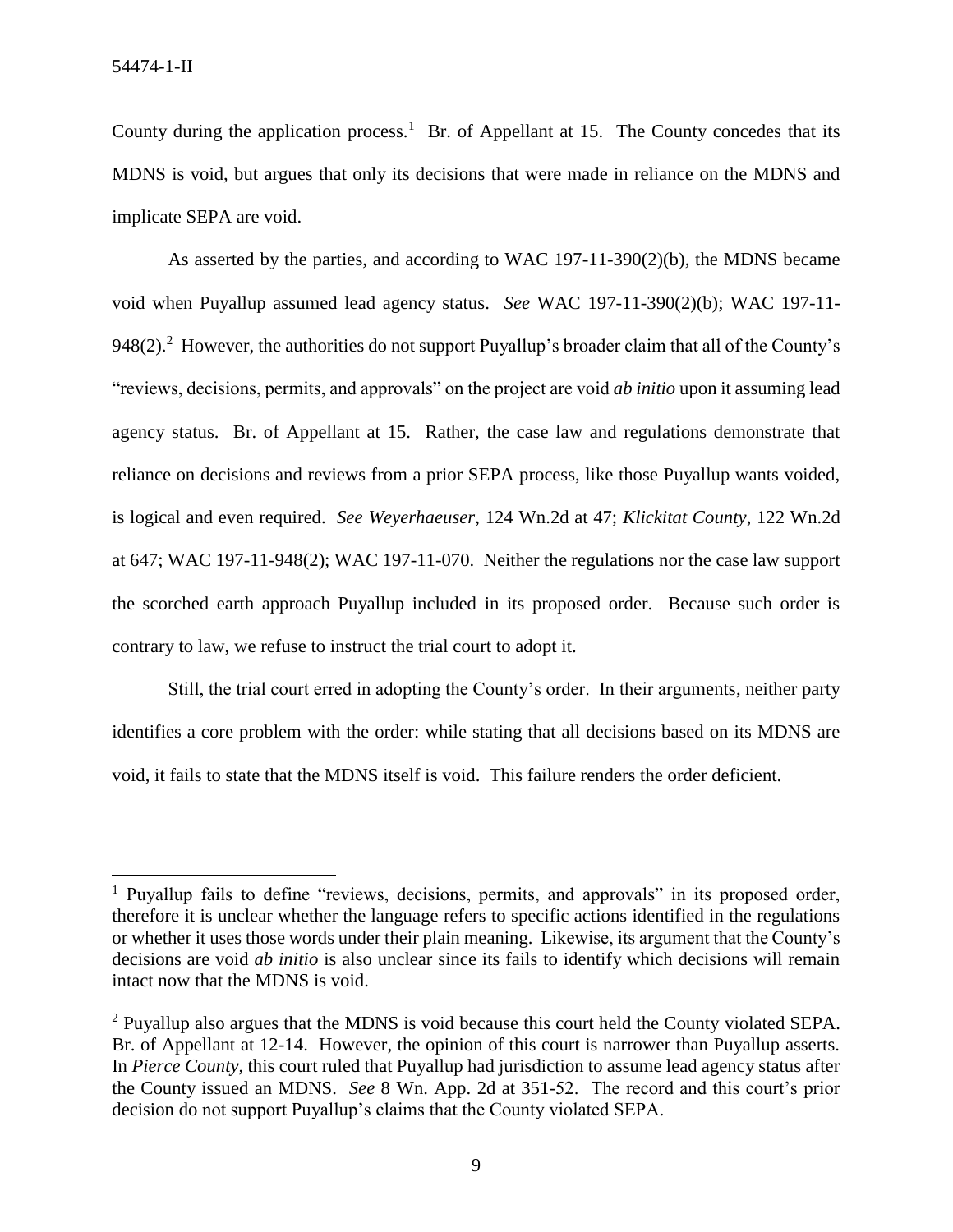## IV. OUR DECISION DOES NOT IMPACT THE SEPARATE LUPA APPEAL

Puyallup argues that all county decisions made after the County issued the MDNS, even those unrelated to SEPA and those within its LUPA appeal, should be combined with this appeal and held void to avoid piecemeal litigation. Puyallup urges this result, arguing that under RCW 43.21C.075(6)(c), SEPA mandates such result. We disagree.

RCW 43.21C.075(6) applies to appeals of decisions made by an agency. It states in relevant part:

(6)(a) Judicial review under subsection (5) of this section of an appeal decision made by an agency under subsection (3) of this section shall be on the record, consistent with other applicable law.

. . . .

(c) Judicial review under this chapter shall without exception be of the governmental action together with its accompanying environmental determinations.

RCW 43.21C.075(6).

In *Gray's Harbor*, the court examined the legality of a DS and the related government's grant of a permit based on that DS.122 Wn.2d at 249. The court concluded that under RCW 43.21C.075(6)(c), both the DS and the government's action relying on such DS (the permit) should be considered together. *Id*. at 250-51.

Puyallup attempts to apply RCW 43.21C.075(6)(c) here by reframing the issues before us. Contrary to its claim, we are not analyzing the validity of an environmental determination or a government action. Puyallup attempts to combine this appeal with its ongoing LUPA case, but the subjects of that case—the County's reviews, decisions, permits, and approvals about the project—are not properly before us. This case was also not an appeal of the County's project